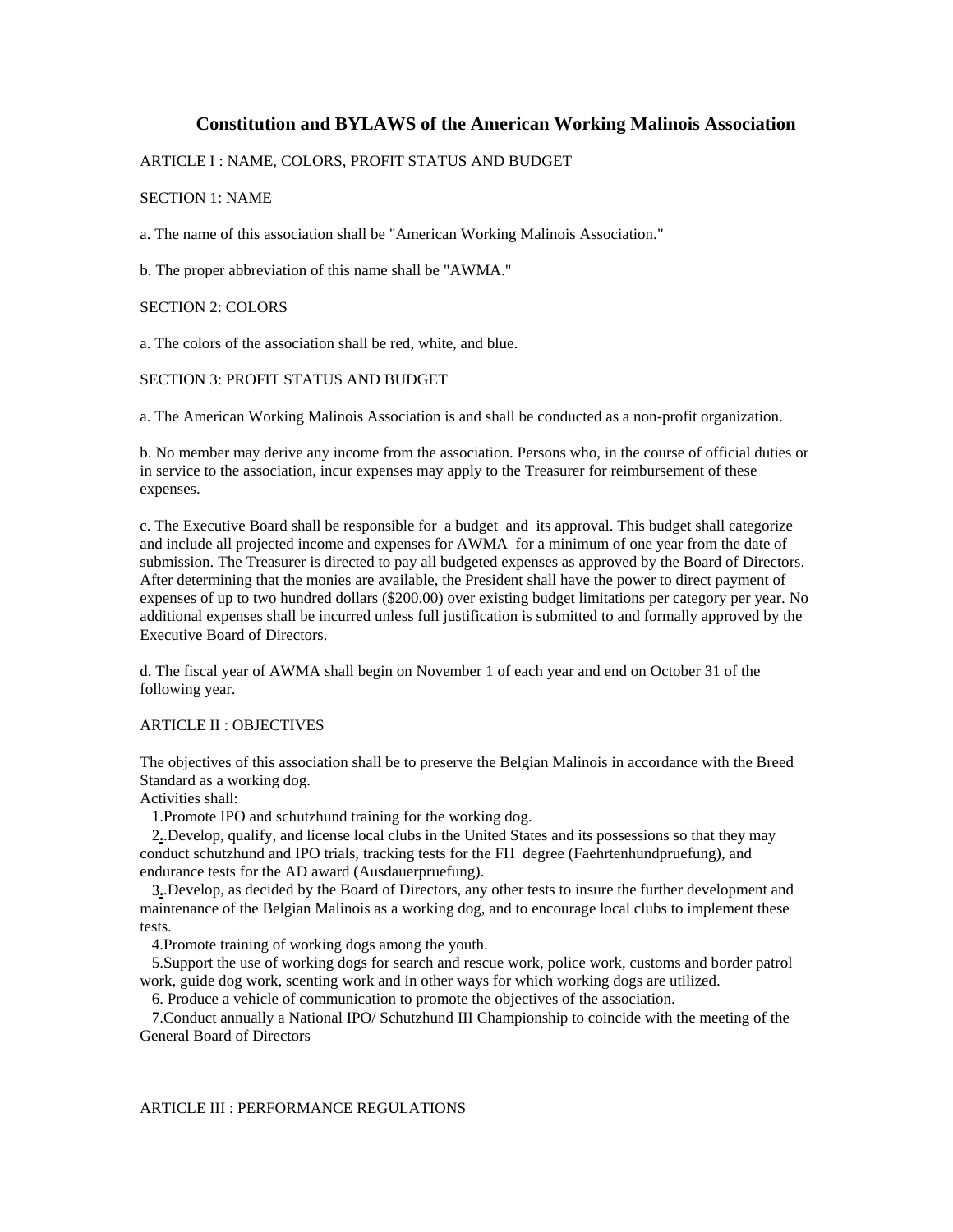1. The performance regulations for all AWMA working evaluations shall be decided by the Board of Directors yet shall be based upon international standards. Any changes from the currently accepted trial regulations require approval of the Board of Directors.

2. Only judges licensed by AWMA, USA, DVG, and/or other FMBB and FCI member organizations that have been approved by the Board shall preside over events sanctioned by AWMA.

### ARTICLE IV: INDIVIDUAL MEMBERSHIP

## SECTION 1. TYPES OF MEMBERSHIP

This association shall be composed of three (3) types of individual memberships.

### a. Full Membership

Full members shall be provided with an official membership card and shall receive a subscription (if applicable) to the association's official publication. If the member is also a member of a local club he/she shall be eligible for election by his/her club as its Delegate to AWMA. A person so elected shall be a member of the General Board of Directors. Full members shall be eligible for special awards and privileges as established by the Board of Directors. A full member need not be a resident of the United States.

### b. Family Membership

A family membership shall recognize two (2) persons in a family as individual full members of AWMA with all rights and privileges as described in part "a" above. This membership shall issue each person a separate membership card. It shall include one (1) subscription to the association's magazine (if applicable). The dues for a family membership shall be one and one-half  $(1\&1/2)$  times the dues for a full membership.

### c. Honorary Membership

From time to time, as the association deems appropriate, a person or persons may be offered honorary membership. This is intended to honor a person or persons for an achievement or for a service to the association. Honorary members shall be given a special membership card and shall receive a subscription to the official publication. Honorary members shall have all rights and privileges of membership, but shall not vote or hold office.

## SECTION 2: RULES FOR INDIVIDUAL MEMBERSHIPS

#### a. Annual dues

The General Board of Directors shall establish the amount of dues for all types of membership. Honorary members shall be exempt from annual dues. Dues shall be honored for one (1) year from the date of origin, and payable on June 1. If dues are received from a prospective member at a time less than six ( 6) months before the annual due date, then the dues for that period are half  $(1/2)$  the amount established.

### b. Non-payment of dues

One (1) month before the expiration date of his membership, each member shall be so notified by AWMA. Any member whose dues are not paid by the expiration date shall have his membership canceled. Such cancellation shall result in loss of all rights and privileges of membership. In addition local clubs shall cancel the membership of any person whose membership in AWMA is canceled.

c. Resignation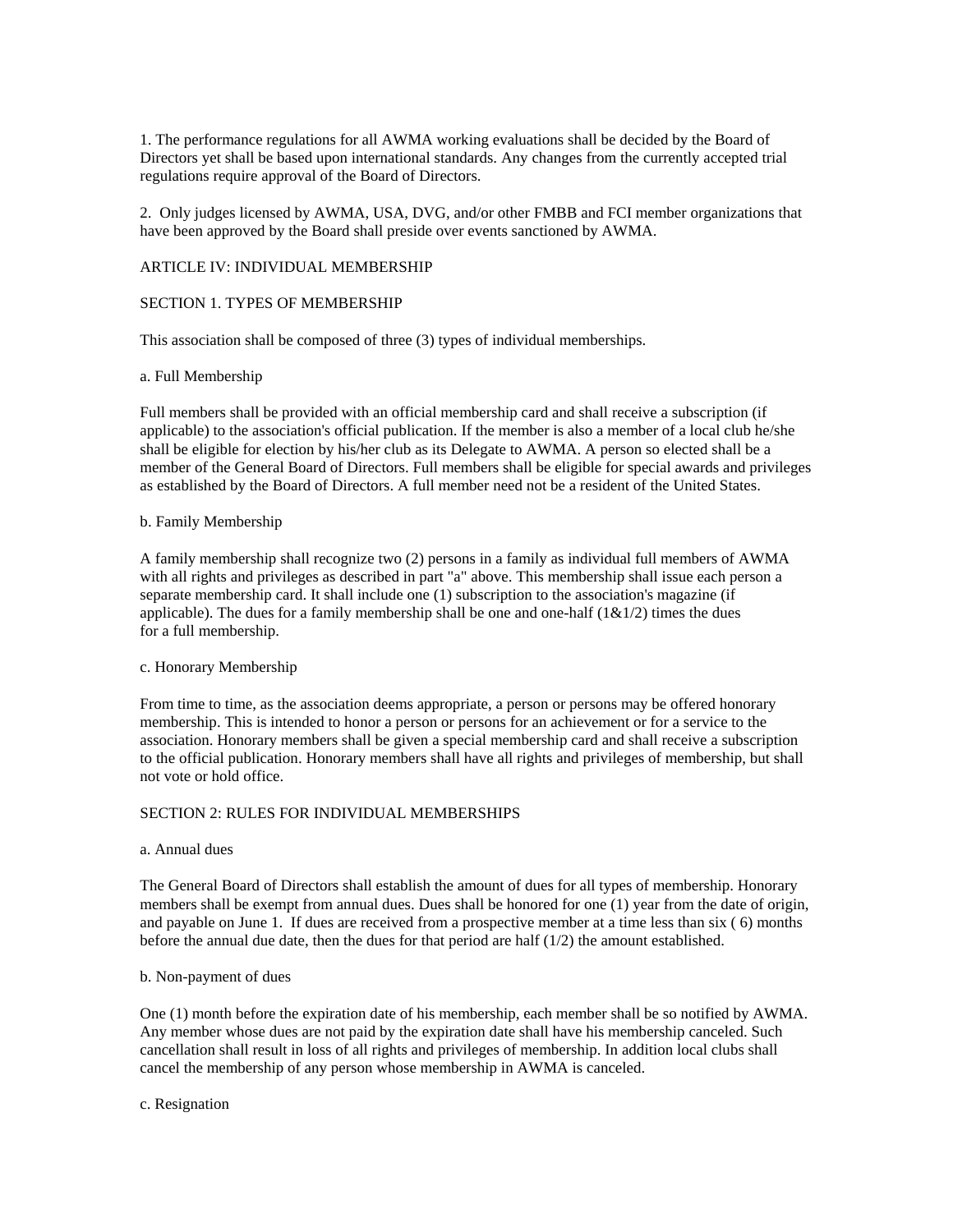Any member of AWMA may resign from the association at any time and shall be deleted from the membership list. Resignations must be submitted to the Membership Chairperson in writing. All dues are non-refundable.

d. Transfer of membership

Memberships are not transferable and shall terminate automatically on the death of the member.

SECTION 3: DISCIPLINE

a. Charges

Any full member or club may prefer charges against any other member for conduct prejudicial to the interests of AWMA. The allegations must be submitted in writing and must be sworn to before a Notary Public. The charge(s) shall be forwarded to the AWMA Secretary with a deposit of one hundred dollars (\$100.00) for each charge. The deposit shall be forfeited for each charge which is not sustained or determined not to be relevant.

b. The Secretary shall send copies of said charges by certified mail to each member of the Board of Inquiry within thirty (30) days after receipt.

c. The Secretary shall send one (1) copy of the charges to the accused member by certified mail not more than thirty (30) days after receipt.

d. The accused may answer charges in writing to the Secretary within thirty (30) days of receipt. The accused may also provide testimony from witnesses. The Secretary shall forward copies of any answer and/or any testimony to all members of the Board of Inquiry by certified mail within thirty (30) days of receiving same. If no answer is received, the Secretary shall so inform the Board of Inquiry after thirty (30) days. The Board of Inquiry must act within sixty (60) days of receiving the answer to the charges or the notification that no answer was forthcoming.

e. Within the thirty (30) days after the Board of Inquiry receives the charges, the Board of Inquiry shall make a determination about the relevancy of the charges and if they shall be considered by the Board of Inquiry. If not relevant, the accuser shall be notified by the Secretary within thirty (30) days of the Board's decision.

f. To be heard, charges must be filed within one (1) year of the date of the alleged misconduct. The Board of Inquiry shall, by majority vote, sustain or not sustain the charge(s).

g. Charges which solely concern business deals between AWMA members shall not be heard.

h. The Board of Inquiry shall recommend, if the charges are sustained, an appropriate disciplinary action which may or may not be imposed by the Executive Board of Directors.

i. No member who has been suspended or expelled by AWMA may participate in any activities sponsored by the association, or in activities sponsored by any of its clubs, for the duration of the suspension or permanently if expelled.

j. Disciplinary action taken by a local club against a member or members is an internal affair of the club and does not affect a person's membership in AWMA. Such local disciplinary actions need not be recognized or honored by other local clubs.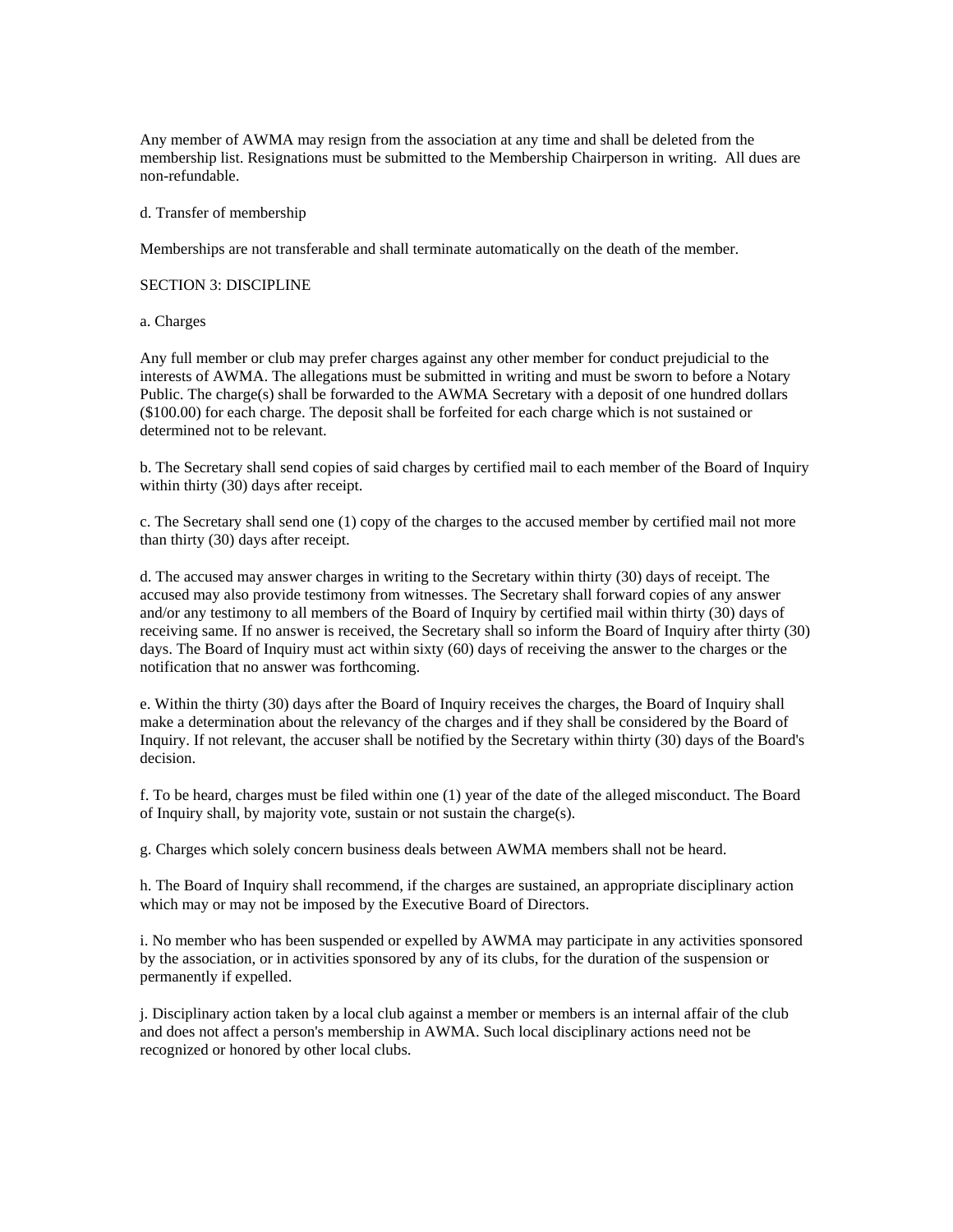k. If the charges fail to be heard by the Board of Inquiry within the time frame specified by Section 3,  $d + e$ as provided in these bylaws, all money deposited with AWMA by the member filing charges will be refunded and a full report will be made to the Executive Board of Directors.

l. The President and Secretary of the organization may file charges on behalf of AWMA without the required filing fee to prefer charges against any individual member (s).

m. The Board of Inquiry shall make a report to the General Board of Directors at the annual meeting which reports the number of accusations filed with the Board of Inquiry and the outcome of those filings, while protecting the identity of the accused and accuser.

### ARTICLE V MEMBERSHIP OF CLUBS

## SECTION 1: LEVELS OF CLUB MEMBERSHIP

a. Affiliated Clubs.

Affiliated clubs are formally connected with AWMA and may be represented on The General Board of Directors by a non-voting Delegate. An affiliated club is considered an apprentice club and must complete a program of qualification before it shall be licensed to hold any AWMA sanctioned events or vote on the Board of Directors. A club may become affiliated with AWMA provided that the club:

(i) Adopts a set of by laws and provides AWMA with a copy. These by laws shall state that the club is and shall be conducted as a non-profit organization and the by laws shall include: "The objectives of this association shall be to preserve the Belgian Malinois in accordance with the Breed Standard as a working dog, to promote humane training methods for the working dog, and to support responsible dog ownership and breeding practices".

(ii) Requires all members of the club to become full members of AWMA.

(iii) Pays to AWMA an annual membership fee, the amount of which will be determined by the General Board of Directors of AWMA.

(iv) Supplies to the AWMA Membership Chairperson, at the time of application, a list of names and addresses of all club members.

(v) Submits a statement signed by two (2) club officers guaranteeing observance of the AWMA Constitution and Bylaws and ordinances.

(vi) Is recommended by a Regional Director or a member of the Executive Board.

(vii) Meets any additional requirements specified by the General Board of Directors.

b. Full Member Clubs

A full member club is licensed by AWMA to conduct IPO and Schutzhund Trials, and other events sanctioned by AWMA. If in good standing a full member club may send a voting Delegate to the meeting of The General Board. A local club may gain full member club status in AWMA by:

(i) Being upgraded from affiliated club status.

(ii) Being admitted directly into the American Working Malinois Association with full member club rank. Only clubs of exceptional qualification may bypass the affiliated club stage and be admitted directly into AWMA as a full member club.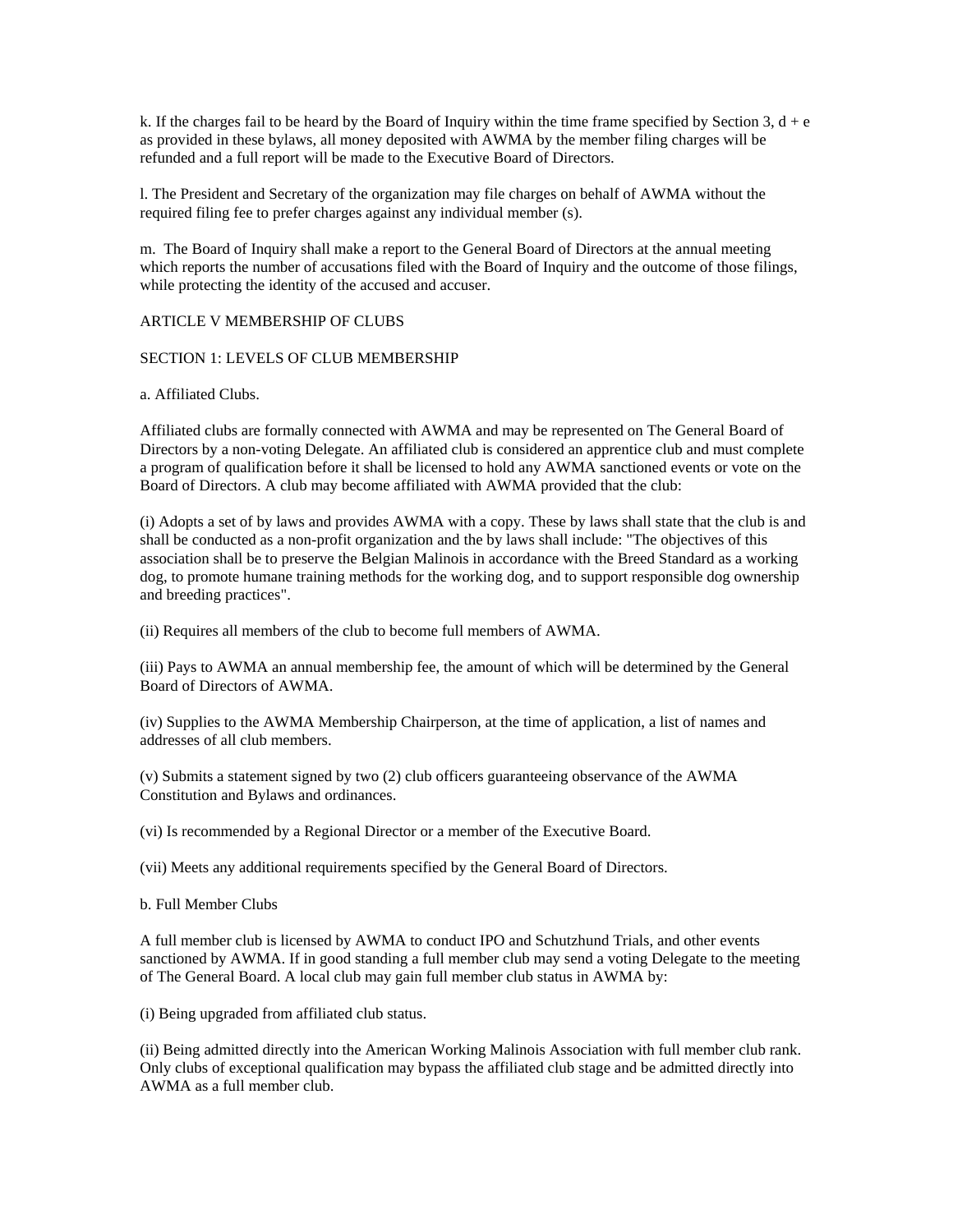(iii) In order to be upgraded from affiliated status or to be granted direct admittance, a club must consist of not fewer than three (3) members, only two (2) of which may be part of any family membership.

(iv) To be in good standing a club's dues to AWMA must be current, the AWMA dues of all members of the club must be current and the club may not be under any disciplinary action from AWMA.

(v) Each full member club shall hold at least one (1) sanctioned AWMA IPO/schutzhund trial each calendar year beginning January 1 of the year after the year in which the club is granted full member status. The Executive Board of Directors shall approve any waiver of this requirement. Failure to comply with this provision will reduce the club to affiliated status for at least one (1) year. The affiliated club shall meet all the requirements once again to become a full member club.

c. To be admitted directly to AWMA as a full member club, the club must:

(i) Complete the requirements as outlined in this article, section 1, Part a, Items (i) through (vii).

(ii) Be recommended by a Regional Director or a member of the Executive Board for direct admission.

(iii) Demonstrate satisfactory performance in the training of dogs in the IPO and schutzhund sport by conducting a practice trial which was judged by some person who has been approved by the Board of Directors and is not a member of the club, or by demonstrating prior experience on the part of key members of the club in conducting IPO and/or schutzhund trials sanctioned by other recognized organizations.

(iv) Be approved by the Executive Board of Directors. The Regional Director or recommending Executive Board member is to submit to the Executive Board and the club a letter of approval or disapproval which must be accompanied by

- a list of club members including the club officers
- a complete set of score sheets from the practice trial, or documentation demonstrating satisfactory conduct by the club members of a trial sanctioned by another organization.

(v) In the event that the Regional Director does not approve the full member status of the club then the club may appeal to the Executive Board**,** who has the authority to override the decision of the Regional Director.

d. Upgrading of affiliated clubs to full member club status.

An affiliated club may be upgraded to full member club status when it has met the requirements outlined in this article, Section 1 part c, items (i) through (iv).

### SECTION 2: RELATIONSHIP BETWEEN AWMA AND LOCAL CLUBS

a. All local clubs within AWMA shall be classified as IPO and schutzhund training clubs for working Belgian Malinois, and open to other breeds for the purposes of training and trialing at the discretion of the club. AWMA supports sportsmanlike competition between all working breeds.

b. In the event of conflict between the provisions of the AWMA Constitution and Bylaws and/or rules and the bylaws and/or rules of local clubs, the provision(s) of the AWMA Constitution and Bylaws and/or rules shall prevail.

c. Individual members of the club may be members of other organizations.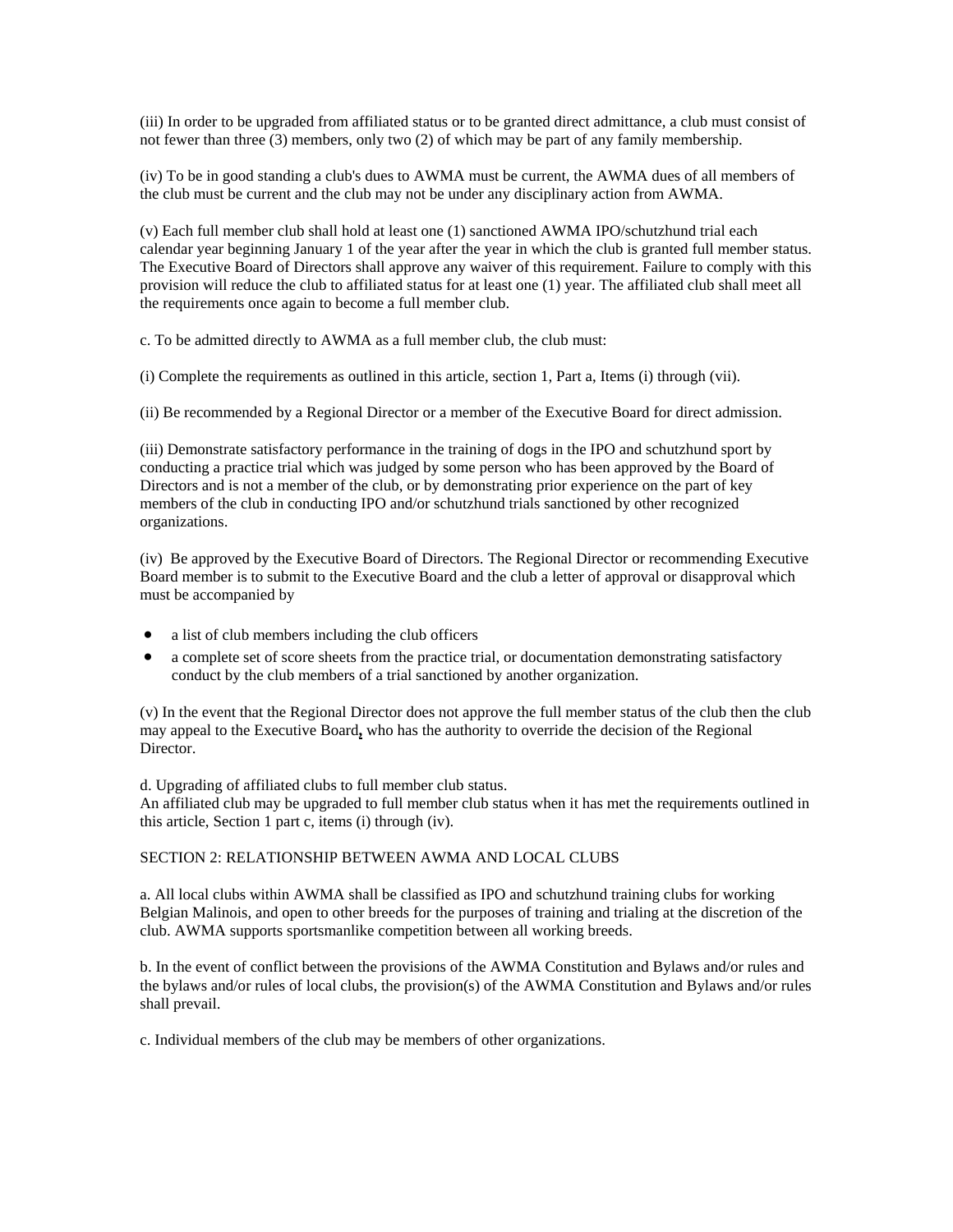d. Each member club is responsible for ensuring the good standing of its individual members in AWMA. A complete current membership list shall be submitted to the AWMA Membership Chairperson by each September 1st.

#### SECTION 3: DISCIPLINE

#### a. Charges.

Any full member of AWMA may prefer charges against any AWMA club for violating AWMA regulations or for conduct which is prejudicial to the interests of AWMA. The allegations must be submitted in writing and must be sworn to before a Notary Public. The charges shall be forwarded to the AWMA Secretary with a deposit of one hundred dollars (\$100.00) for each charge. The deposit shall be forfeited for each charge which is not sustained.

b. The Secretary shall send copies of said charges by certified mail to each member of the Board of Inquiry within thirty (30) days after receipt. The Board of Inquiry shall act upon said charges within sixty (60) days after receipt of same and the answer thereto.

c. The Secretary shall also send one (1) copy of the charges to the accused club in care of contact person of record listed in AWMA communication vehicle (i.e., magazine, newsletter and/or website) by certified mail not more than thirty (30) days after receipt.

d. The club may answer charges in writing to the Secretary within thirty (30) days of receipt, and may also provide testimony from witnesses. The Secretary shall forward copies of any answer and/or any testimony to all members of the Board of Inquiry by certified mail within thirty (30) days of receiving same. If no answer is received, the Secretary shall so inform the Board of Inquiry after thirty (30) days. The Board of Inquiry must act within sixty (60) days of receiving the answer to the charges or the notification that no answer was forthcoming.

e. The Secretary shall forward copies of the reply from the accused club and testimony from defense witnesses by certified mail within thirty (30) days of receipt to each member of the Board of Inquiry.

f. To be heard, charges must be filed within one (1) year of the date of the alleged misconduct or rule violation. The Board of Inquiry shall, by majority vote, sustain or not sustain the charge(s). The Board of Inquiry shall make a determination about the relevancy of the charges and if they shall be considered by the Board of Inquiry. If not relevant, the accuser shall be notified by the Secretary within thirty (30) days of the Board's decision.

g. The Board of Inquiry shall recommend, if the charges are sustained, appropriate disciplinary action to the Executive Board.

h. If any charges against a club fail to be heard within the time frame specified by Section 3d as provided in these bylaws, all money deposited with AWMA by those filing the charges will be refunded and a full report by the Board of Inquiry will be made to the Executive Board of Directors.

i. The President and Secretary of the organization may file charges on behalf of AWMA without the required filing fee to prefer charges against clubs or delegates.

## SECTION 4: LACK OF PROGRESS

a. The progress of affiliated clubs toward the attainment of full member club status shall be monitored by the Regional Director. He/she shall report on the progress of affiliated clubs in his/her region to the Executive Board of Directors at least once a year.

b. Lack of progress by an affiliated club toward the attainment of full member club status within a two (2) year period will cause an automatic investigation by the Regional Director.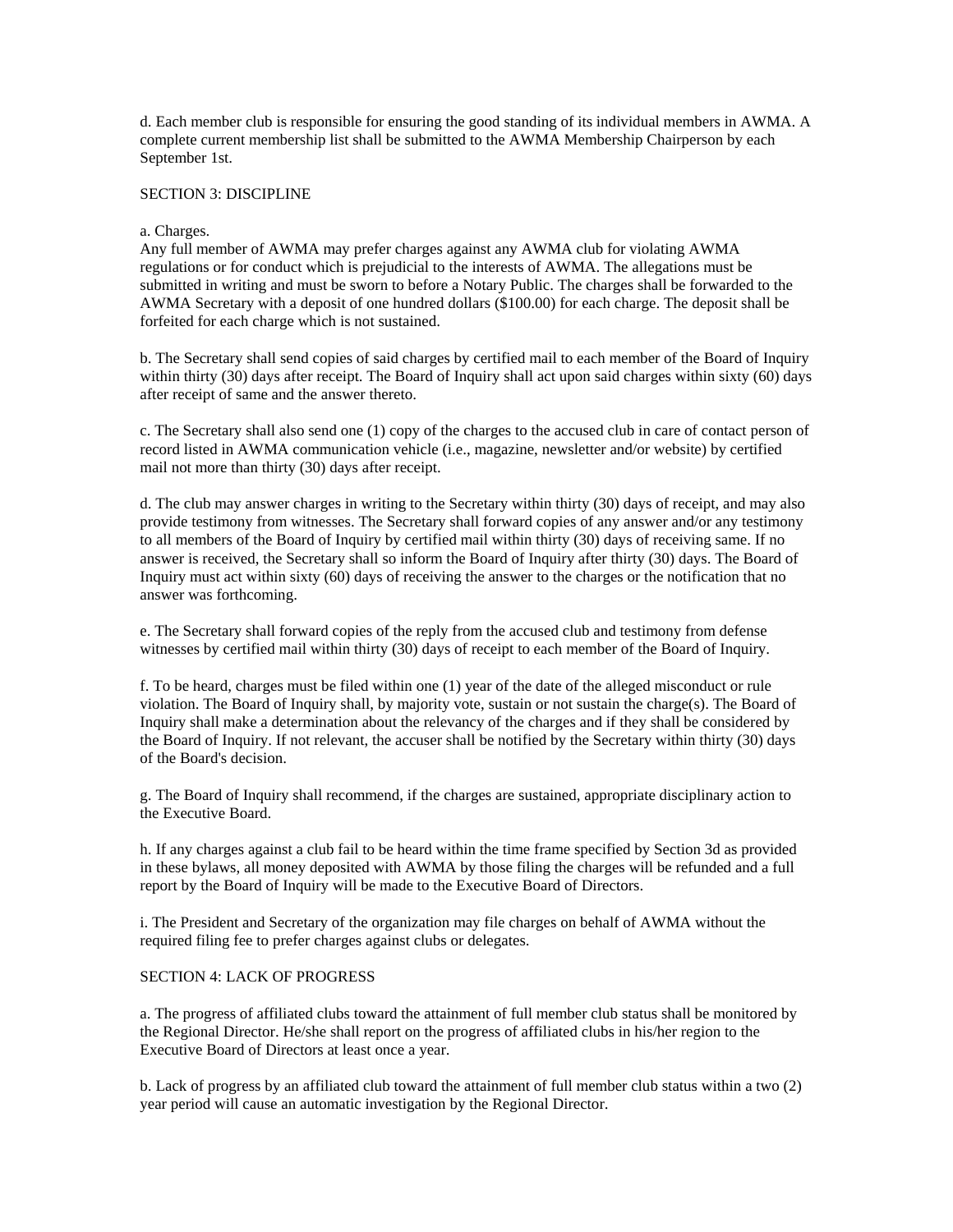c. The Regional Director may extend until the end of the club's third year its affiliated status with a recommendation that no disciplinary action be taken if justification for lack of progress is shown.

d. If no justification for lack of progress is shown, the Executive Board shall take appropriate disciplinary action which may include:

 1.Probation under the supervision of some person appointed by the Executive Board of Directors. 2.Termination of the club's membership in AWMA.

e. An affiliated club which has not attained full member club status by the end of its third year shall have its membership in AWMA terminated.

### SECTION 5: DISCIPLINE AGAINST CLUB NOT TO AFFECT INDIVIDUAL MEMBERSHIP

a. Disciplinary action taken against any AWMA club, full member or affiliated, including expulsion of the club from AWMA. Membership shall have no effect on the membership in AWMA of those individuals who make up the club.

## ARTICLE VI: BOARDS OF DIRECTORS

There shall be two (2) Boards of Directors which govern the affairs of the American Working Malinois Association. When a reference in this constitution and bylaws is made to "The Board of Directors" it shall mean either Board unless otherwise specified.

## SECTION 1: THE GENERAL BOARD OF DIRECTORS

## a. Definition

The General Board of Directors shall consist of Delegates elected from full member clubs, AWMA Officers, Directors at Large and Regional Directors.

# b. Duties

It shall be the duty of the General Board of Directors to conduct the affairs of the American Working Malinois Association. The General Board elects the Officers and standing committee members of AWMA.

### c. Meetings

(i) The General Board of Directors shall choose one (1) date per calendar year between the dates of October 1 and November 20 or at the time of the National Championship on which it shall conduct its annual meeting. Written notice shall be provided to all clubs and executive board members not less than thirty (30) days prior to the meeting unless notice of the meeting is published in the association's official publication not less than ninety (90) days prior to the meeting date.

(ii) A special meeting of the General Board of Directors shall be called if a petition is received by the AWMA secretary signed by Delegates of a majority of the full member clubs in good standing. Written notice of the special meeting shall be sent to all AWMA clubs, Officers, Directors at Large and Regional Directors not less than thirty (30) days prior to the meeting date.

## d. Quorum

In order for any business to be conducted a quorum must be present. A quorum shall be deemed to be present if 25% of all full member clubs in good standing and at least three (3) AWMA Officers are present. The formula: AWMA Full member clubs in good standing divided by four (4), rounded up, plus (3) AWMA Officers shall be used to establish the number required for a quorum.

e. Delegates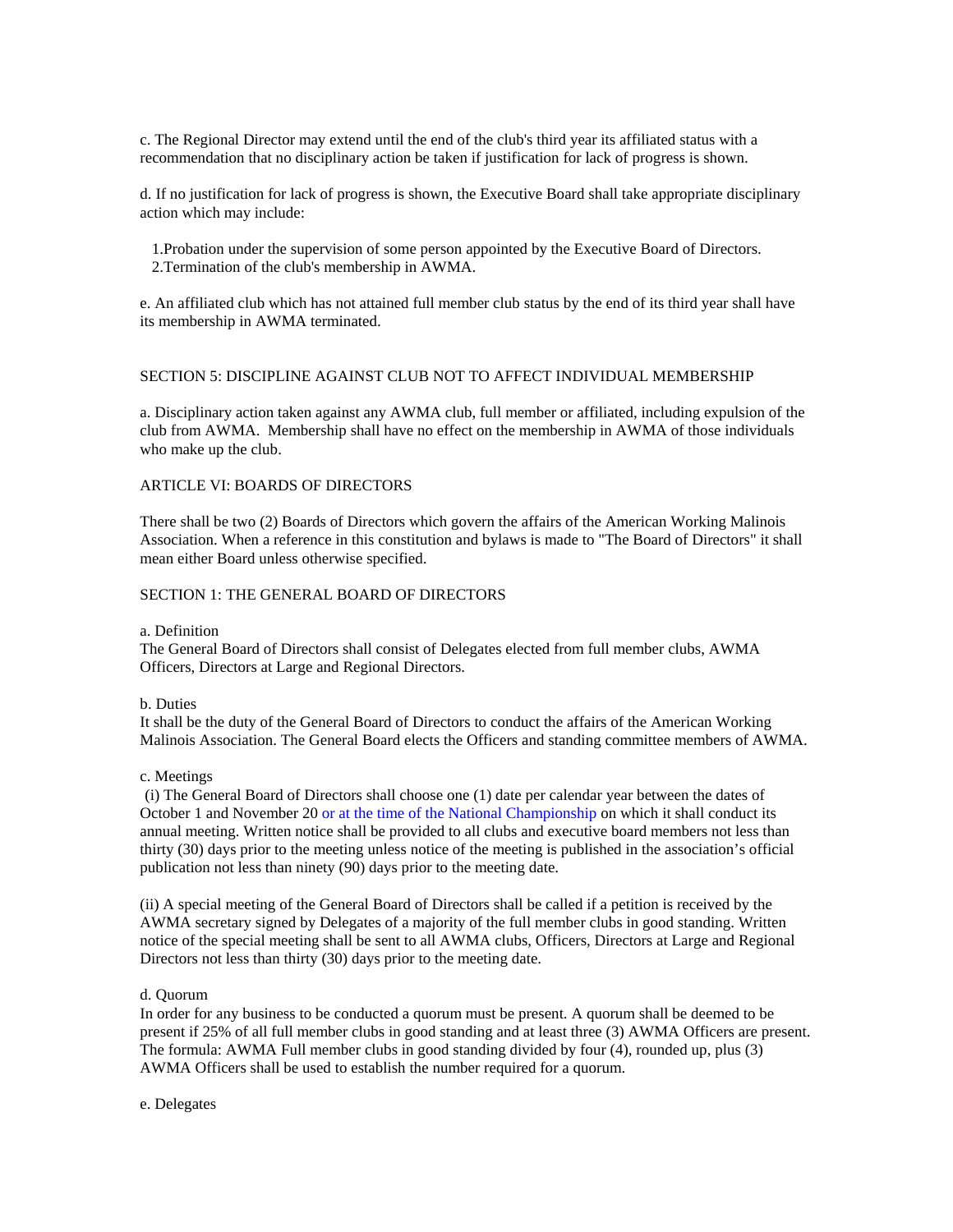(i) Each full member club may send one (1) voting delegate and one (1) alternate to the meetings of the General Board.

(ii) Each affiliated club may send one (1) nonvoting delegate to attend the meetings of the General Board.

f. A Delegate to AWMA shall be elected from the regular membership of each AWMA club. A full member club may also elect an Alternate Delegate. The Delegate shall be the club's representative of record for a period of one year beginning on the date of the annual meeting of the General Board of Directors. A club may replace its Delegate and/or Alternate as necessary or desired. The AWMA Secretary must be notified immediately of the replacement.

g. Not less than thirty (30) days prior to the meeting of the General Board of Directors every AWMA club shall send to the AWMA Secretary a letter naming the club's Delegate.

This letter shall specifically authorize this person to attend the meeting and vote on behalf of the club. The delegate and alternate shall carry a copy of the letter to the meeting naming him/her as the delegate/alternate. The alternate's letter shall be presented to the Secretary if it is necessary for the alternate to be seated in place of the club's Delegate. Clubs which are granted affiliated or full member status after the thirty (30) day deadline but before the meeting may send the required letter to

the meeting with the club's Delegate. This letter must be presented to the Secretary before the Delegate or Alternate will be seated. Not later than two (2) days prior to the annual meeting of the General Board of Directors the Treasurer shall verify that a club is in good standing in order for its delegate to be seated.

### h. Club fails to send Delegate

In the event a club does not send a Delegate to the General Board Meeting or, if the club fails to send a letter to the AWMA Secretary identifying the club's Delegate the club shall be declared to be without representation on the General Board of Directors.

i. Voting at meetings

(i) The Delegate from each full member club is entitled to cast one (1) vote on any given item of business. (ii) Each AWMA Officer and Regional Director shall have one (1) vote to cast on any given item of business.

(iii) No person may cast more than one vote on any given item of business.

(iv) The alternate of any full member club may vote only if he has been seated in place of the Delegate at the time a vote is taken.

(v) If neither the Delegate nor alternate of a club is present when a vote is taken, the club shall have no vote on that item of business.

# SECTION 2: THE EXECUTIVE BOARD OF DIRECTORS

a. Definition:

The Executive Board of Directors shall consist of all elected AWMA Officers, Regional Directors and of not fewer than four (4) and not more than five (5) representatives from the membership at large.

b. The General Board of Directors shall elect from the list of full members of AWMA not fewer than two (2) and not more than three (3) persons, who are not AWMA officers, to be members of the Executive Board of Directors. They shall be known as Directors at Large. They shall serve a two (2) year term and shall be elected in even numbered years. The number of Directors at Large to be elected shall be that number, either two (2) or three (3) that when added to the number of AWMA officers and Regional Directors equals an odd number. The election for Directors at Large shall be by plurality. The Executive Board of Directors shall elect from the list of full members of AWMA the remaining two members of the Executive Board.

c. Meetings.

(i) A meeting of the Executive Board may be called at any time by the President.

(ii) A meeting of the Executive Board shall be called by the AWMA Secretary upon receipt of a petition signed by two-thirds (2/3)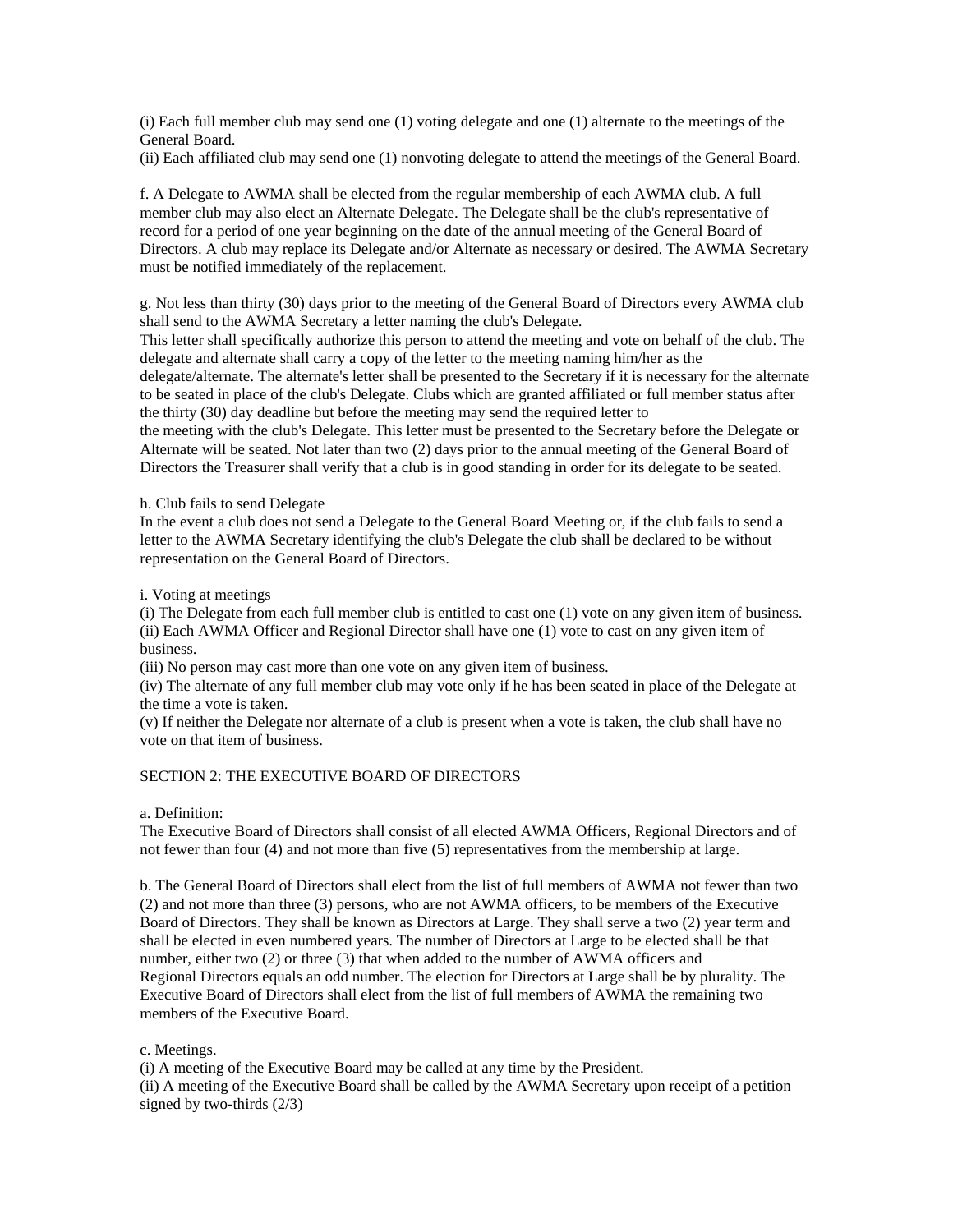of the members of the Executive Board.

(iii) Executive Board members shall be given written notice at least thirty (30) days prior to any meeting. (iv) A meeting of the Executive Board of Directors may be conducted via conference call.

(v) The business of the Executive Board may also be conducted by electronic means, including e-mail, provided that all members of the Executive Board have adequate opportunity to engage in discussion on any issue, and that voting is carried out securely and secretly until all members of the Executive Board have voted or a clear majority exists.

## d. Duties

It shall be the duty of the Executive Board of Directors to conduct the affairs of AWMA that do not require a vote by the General Board of Directors as specified in these constitution and bylaws. The Executive Board shall not have the authority to amend or repeal these constitution and bylaws.

e. All actions of the Board shall be reported as minutes. A printed copy of the minutes will be sent to any individual member of AWMA at that member's request. The General Board of Directors may rescind or modify an action of the Executive Board. For the purposes of this section, "minutes" of actions conducted by e-mail shall consist of a roll call voting record of the action. Discussion by the Executive Board need not become part of the official minutes unless specifically agreed to by a majority of the Executive Board.

## f. Quorum.

In order for the Executive Board of Directors to conduct any business, a quorum must be present. A majority of members of the Executive Board shall constitute a quorum.

## g. Voting

(i) Only members of the Executive Board may vote at its meetings or on mail ballots.

(ii) No person may cast more than one (1) vote on any item of business.

(iii) In lieu of calling a special meeting, members of the Executive Board of Directors may be polled by mail ballot. Two (2) weeks shall be allowed for the return of ballots before closing the vote. Complete and factual information on the subject(s) to be voted on must be supplied with each ballot. Balloting by telephone is prohibited. The provisions of this part will be considered to be satisfied using e-mail provided that all members of the Executive Board have access to discussion on the subject(s) under consideration. (iv) The results of the mail balloting shall be printed in publication/website by roll call. All votes of the Executive Board shall be by roll call unless they pertain to the approval of an application for a judge's license or for the selection of a judge for a national event.

# SECTION 3: PARLIAMENTARY AUTHORITY

The current edition of "Sturgis Standard Code of Parliamentary Procedures" shall govern this association in all parliamentary situations that are not covered in the law, or in these constitution and bylaws, or adopted rules. In case of a conflict between the provisions of these constitution and bylaws and the parliamentary provisions of "Sturgis" the provisions of these constitution and bylaws shall prevail.

# ARTICLE VII OFFICERS OF THE ASSOCIATION

## SECTION 1: OFFICERS

The Officers of AWMA are those people who handle the official affairs of the association. Officers shall have a vote on both Boards of Directors. The Officers of the association shall be:

- a. President
- b. Vice President
- c. Treasurer
- d. Secretary
- e. Membership Chairperson

## SECTION 2: TERMS OF OFFICE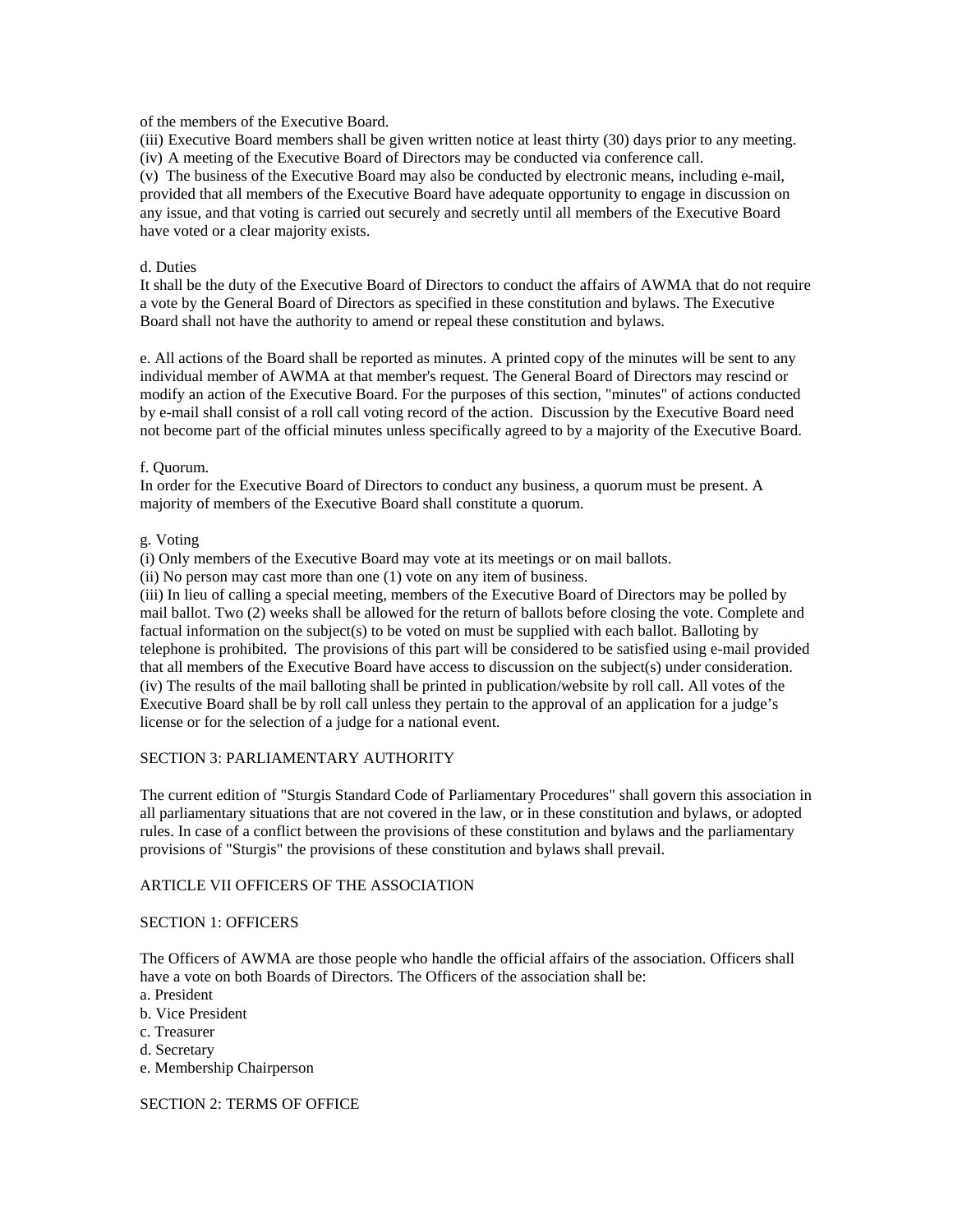All elected Officers shall have a term of office not to exceed two (2) years.

## SECTION 3: DUTIES OF OFFICERS

#### a. President

The President is the Chief Executive Officer and legal head of the association. The president exercises supervision over the association and all its activities. The President represents AWMA in public, presides at business meetings, and has the authority to appoint committees. The President may sign letters and documents necessary to carry out the will of the association. The President serves as chairman of the Board of Directors and shall be an advisory member of all committees except the Board of Inquiry and the Nominating Committee.

### b. Vice President

The Vice President shall assume the duties of the President in case of his/her absence or incapacitation. The Vice President shall assume that office for the remainder of the term in the event the office is vacated for any reason.

#### c. Treasurer

The Treasurer shall be responsible for collecting, accounting for and handling all funds of the association. The Treasurer shall insure that all funds are deposited in such financial institution as the Board of Directors may designate. He/she shall see that disbursements therefrom are made as is necessary and proper to meet the just and due obligations of AWMA. The Treasurer shall be bonded, and the cost of such bond shall be borne by the association. The Treasurer shall secure the services of a Certified Public Accountant to audit the accounts of AWMA annually. This audit shall take place not more than ninety (90) days prior to the annual meeting of the General Board. The Treasurer shall present a financial report at every meeting of either Board of Directors, and at any other time as requested by the President or the Board of Directors. The Treasurer shall make all of his/her records available at the General Board meeting for review by any full member of AWMA. The Treasurer shall be responsible for overseeing the

membership records of individuals and clubs. The Treasurer shall insure that all membership requirements for AWMA clubs are met and shall terminate the membership of any individual or club if dues are not paid as specified in Articles IV and V respectively.

### d. Secretary

The Secretary shall be responsible for taking and preparing accurate minutes of all meetings of the Board of Directors and shall maintain a complete file of the ordinances, bylaw revisions, resolutions and other official AWMA action. The secretary shall maintain a file of committees and the members thereof. The Secretary shall record all terms of office and inform the General Board when elections are due. During the meeting of the General Board, it shall be his/her duty to insure that only those persons with proper credentials be seated. The Secretary shall insure that only persons authorized to vote are allowed to vote and shall perform other duties as prescribed by the Board.

### e. Membership Chairperson

The Membership Chairperson shall be the chairman of the Membership Committee. He/she shall be responsible for maintaining accurate records of the general membership of the AWMA, and insure that the annual dues are submitted to the Treasurer. Further, the Membership Chairperson shall be responsible for informing the general membership of upcoming membership renewals.

# SECTION 4: OFFICERS SHALL PERFORM DUTIES

a. Officers shall perform the duties prescribed by these constitution and bylaws and by the parliamentary authority adopted by AWMA.

### SECTION 5: NOMINATION AND ELECTION OF OFFICERS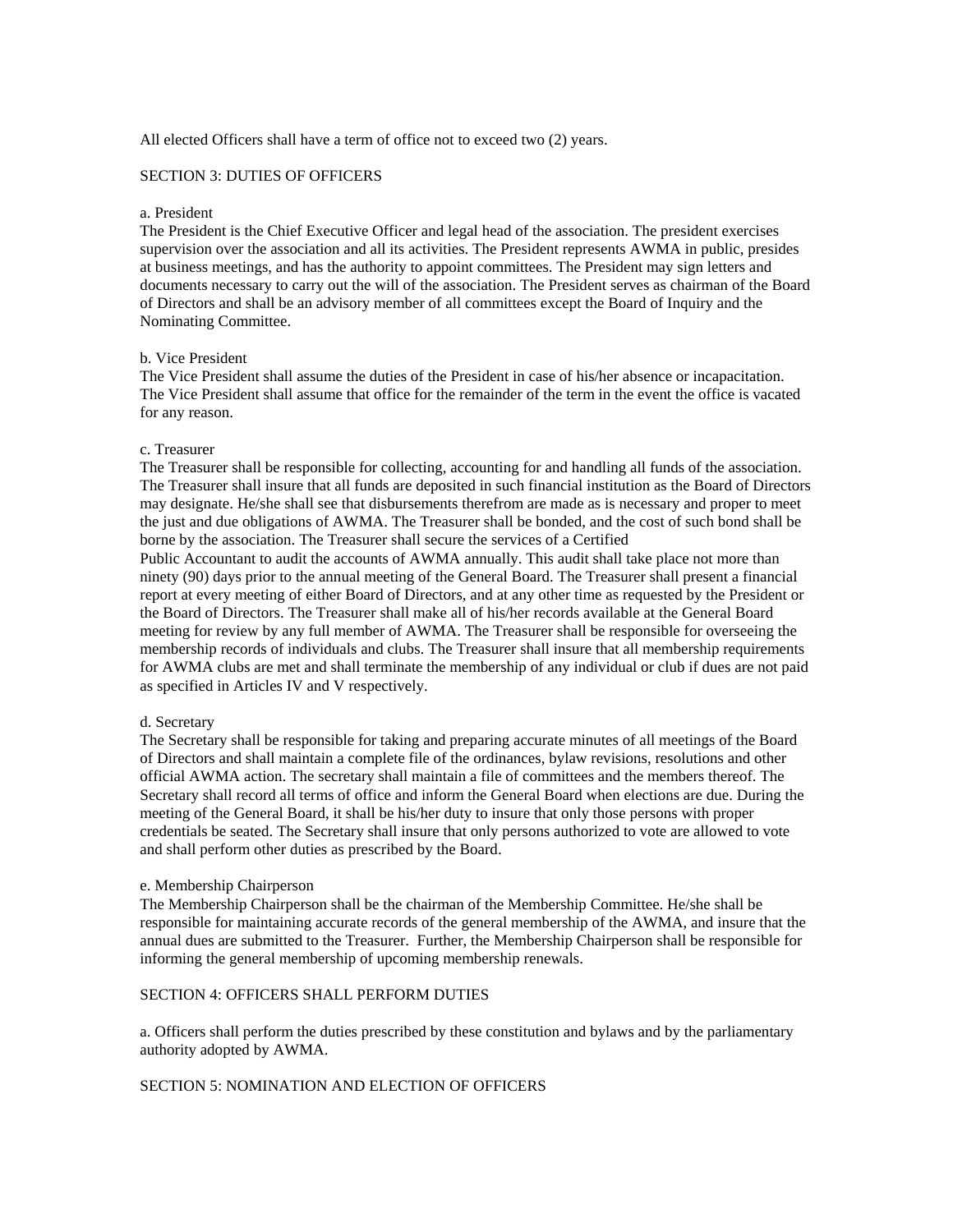#### a. Nominations

Candidates for officer positions may be nominated:

(i) By the Nominating Committee. The Nominating Committee shall make known its selections for Officers, Directors at Large and standing committee members at the General Board of Directors meeting. (ii) From the floor. After the Nominating Committee has delivered its nominations and report, nominations will be accepted from the floor. Only members of the General Board may make nominations. All nominations must be seconded. Nominees for Officers, Directors at Large and standing committees must be present at the meeting of the General Board of Directors or must have furnished the Secretary with a written statement of agreement to be a candidate.

(iii) Candidates not nominated. One need not be nominated to receive votes for office. "Write in" balloting is permitted.

#### b. Eligibility

To be eligible for election, a nominee or write in candidate must be a full member of AWMA. He/she may not be under twenty-one (21) years of age. He/she may not be under current disciplinary action.

## c. Election of Officers

(i) The General Board of Directors shall elect Officers and Directors at Large at every meeting which takes place in an even numbered year.

(ii) The voting shall be by secret ballot only.

(iii) A Ballot Counting Committee shall be appointed by the President. It shall determine the legality of the ballots cast, tabulate the results and give them to the President who shall announce the results of the election.

(iv) A majority of votes of General Board members present is required to elect. Repeat balloting is required if no candidate receives the necessary majority. On reballoting, the candidate receiving the least votes would be dropped.

(v) Newly elected Officers, members of the Executive Board, and standing committees shall be seated at the conclusion of old business except the Regional Directors who would be seated immediately upon their election.

(vi) There is no limit to the number of consecutive terms a person may hold office.

### SECTION 6: VACANCIES

a. If the office of Vice President, Treasurer, Secretary or Chairperson should be vacated for any reason, or if the incumbent becomes incapacitated and cannot or is unwilling to perform the duties of office, the Executive Board shall elect a replacement. For the purposes of these bylaws incapacitation shall mean illness or death.

b. Nominations for the vacant office must be submitted to the Secretary. The Secretary shall conduct the balloting of the Executive Board. The Vice President shall conduct the balloting if the Secretary's office is vacant.

c. The newly elected Officer shall hold office until the next General Board meeting. At that time he/she can either be ratified or replaced.

## ARTICLE VIII : APPOINTED POSITIONS

### SECTION 1: EDITOR

The editor shall be appointed by the President of AWMA and confirmed by the Board of Directors. The editor shall publish, at regular intervals, a publication which carries information about, as well as the official views of, AWMA. The President of AWMA shall direct its editorial policy so as to promote the programs and policies of the association.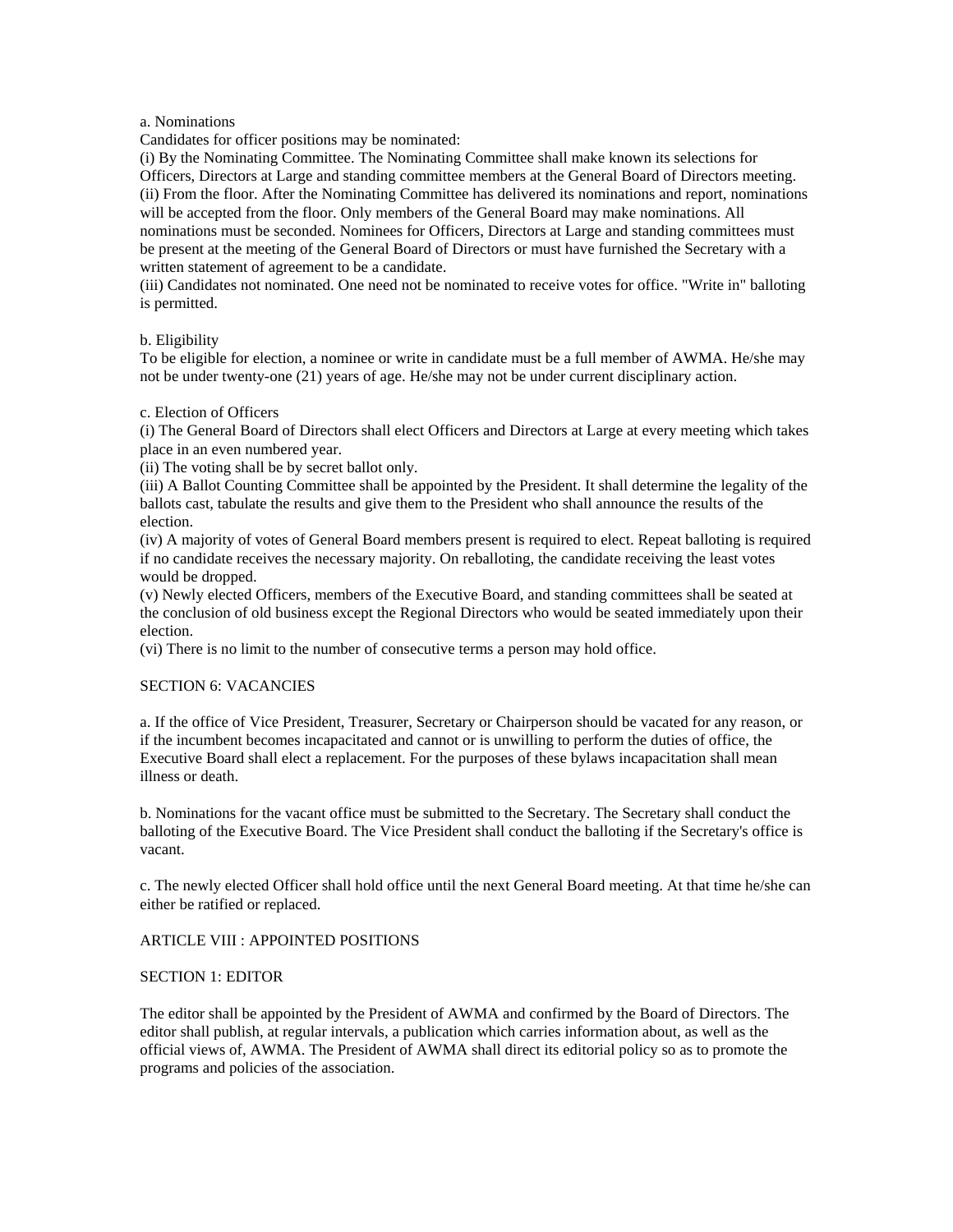## SECTION 2: APPOINTED COMMITTEES

a. The President shall have the right to appoint committees as he/she deems necessary, but may not appoint a committee to perform a function which is given to an officer or standing committee by these constitution and bylaws. The right to appoint a committee brings with it the right to appoint the chairman of the committee.

## ARTICLE IX: REGIONS AND REGIONAL DIRECTORS

## SECTION 1: REGIONS

a. The area served by AWMA shall be divided into regions. There shall not be fewer than three (3) nor more than twenty (20) regions.

b. Regional boundaries may be altered or regions may be divided by:

(i) request of the Regional Director.

(ii) request of a majority of full member clubs in the region.

(iii) decision of the Executive Board after a review of the changing needs of a region.

c. No regional boundary shall be altered without the approval of the Board of Directors.

# SECTION 2: NUMBER AND VOTING RIGHTS OF REGIONAL DIRECTORS

a. There shall not be fewer than three (3) nor more than twenty (20) Regional Directors.

b. Regional Directors are members of both Boards of Directors and shall have a vote on each.

### SECTION 3: DUTIES

AWMA Regional Director shall be the regional representative of the association. The Regional Director shall assist in the development of new clubs in the region and shall approve trial dates for all clubs in his/her region. The Regional Director shall forward requests for AWMA judges to the Director of Judges. He/she may be assigned other duties as needed.

## SECTION 4: TERRITORY

a. The territory over which each Regional Director shall have supervision shall be decided by the Board of Directors.

b. A Regional Director shall have authority in his/her region only. If circumstances dictate, the President or the Board of Directors may require a Regional Director to take responsibility for an area or a club outside of his/her own region.

### SECTION 5: ELIGIBILITY

To be eligible for election a nominee must be able to show significant experience in the training of dogs for the IPO and schutzhund sport. He/she must be a full member of AWMA and must reside within or be a full and active member of a full member club which is within the geographical boundaries of the region. The Regional Director may not be less than twenty-one (21) years of age and may not be under current disciplinary action.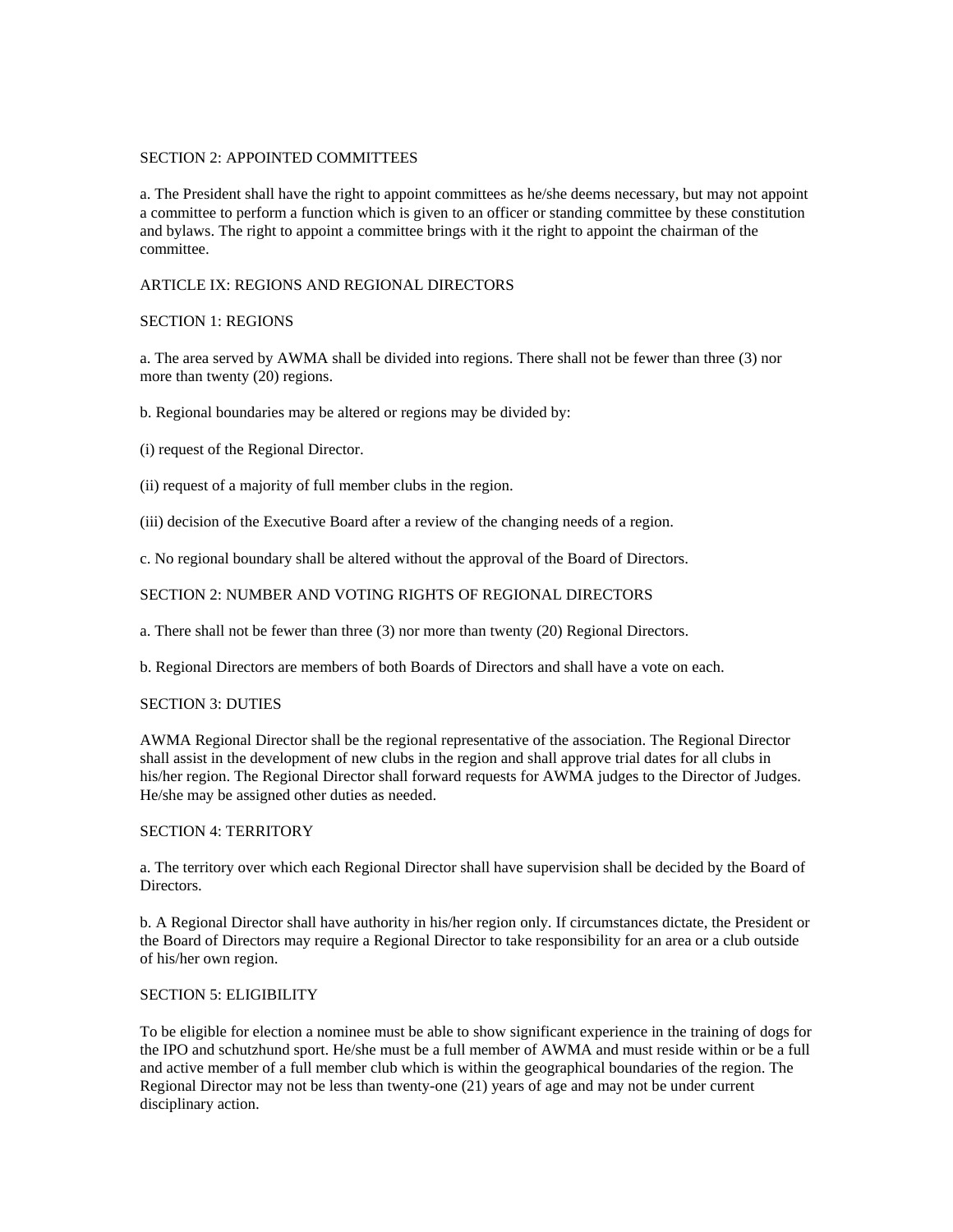## SECTION 6: NOMINATION AND ELECTION OF REGIONAL DIRECTORS

a. Candidates for the position of Regional Director may be nominated by a Delegate from a full member club in that particular region. All nominations must be seconded.

b. One need not be nominated to receive votes. "Write in" balloting is permitted.

c. Regional Directors shall have a term of office of two (2) years and shall be elected in odd numbered years.

d. Elections may be held for the office of Regional Director at a regional meeting or by mail between the dates of January 1 prior to the annual meeting and 14 days prior to the annual meeting of the General Board of Directors, provided, all full member clubs in the region are notified in writing, not less than thirty (30) days prior to said election. If this election is held, the AWMA Secretary shall be notified of the result within ten (10) days.

e. To be elected a candidate must receive a majority of the votes of all the full member clubs in good standing in the particular region.

## SECTION 7: ASSISTANT REGIONAL DIRECTORS

a. Each region shall elect an Assistant Regional Director to assist the Regional Director in his/her duties. The eligibility requirements, nomination, election, and term of office shall be the same as for Regional Directors.

b. In the event the Regional Director resigns or is incapacitated the Assistant Regional Director shall assume the position of Regional Director for the remainder of the term.

c. If the position of Assistant Regional Director becomes vacant for any reason an election to fill the office will be held within forty-five (45) days. A majority vote of the full member clubs in good standing in that particular region is required to elect.

d. If the Regional Director is unable to attend a meeting of either Board of Directors, the Assistant Regional Director may attend in his/her place and shall have a vote on either Board.

### SECTION 8: APPEALING A DECISION OF A REGIONAL DIRECTOR

Any Affiliated Club, Full Member Club, or individual member of the association in good standing can appeal the decision of the Regional Director or Assistant Regional Director to the Executive Board of Directors. The appeal must be made in writing to the Secretary of the association. After consideration of the appeal and allowing the Regional Director or Assistant Regional Director to explain his/her position the Executive Board of Directors by majority vote can overrule the decision of a Regional Director.

### ARTICLE X : COMMITTEES

### SECTION 1: STANDING COMMITTEES

The committees indicated below are permanent. All members of these committees shall be elected by a plurality vote of the General Board. The members of the committee shall elect a committee chairman unless otherwise stipulated in these provisions. All members of standing committees shall serve a two (2) year term and must be full members of AWMA. In the case of vacancies that may arise between elections, the Executive Board may appoint members of the committee to serve until the next regularly scheduled election for that position.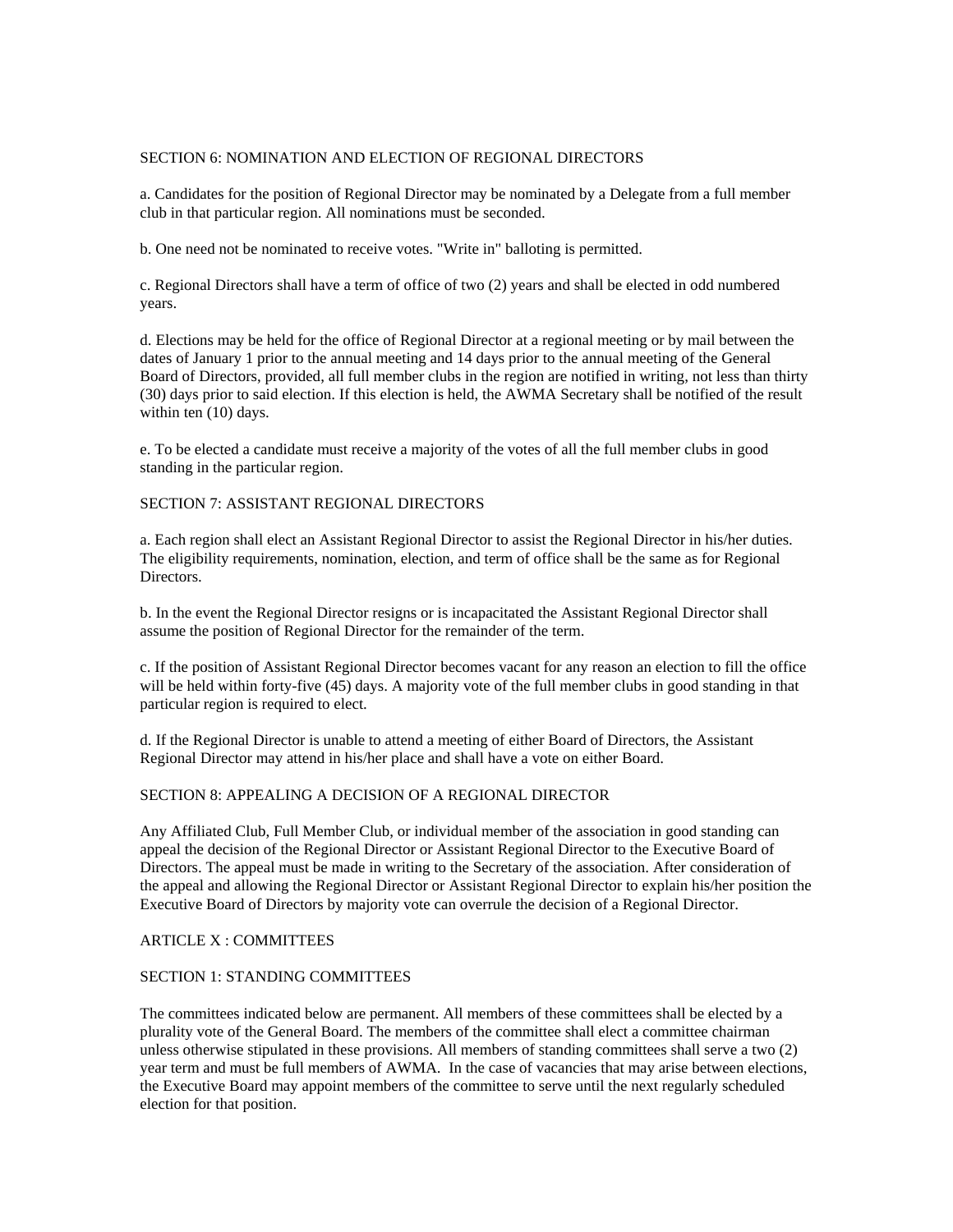#### a. Auditing Committee

The Auditing Committee shall audit the financial accounts of AWMA. The committee shall consist of three (3) persons. The Treasurer shall not be a member of the Auditing Committee.

(i) If the Treasurer has not secured the services of a Certified Public Accountant and/or has not presented the CPA's report to the General Board, the Auditing Committee shall perform, or secure the services of a Certified Public Accountant to perform a complete audit of AWMA financial records.

(ii) The committee shall have the power to summon the Treasurer to answer any questions. A report of the audit and/or a report of the legitimacy of AWMA's expenses shall then be made to the General Board of Directors at the annual meeting.

(iii) Members of the Auditing Committee shall be elected in even numbered years.

b. Nominating Committee

(i) The Nominating Committee shall consist of three (3) members.

(ii) The committee shall nominate a single slate of candidates for Officer, Directors at Large and standing committee positions in AWMA excluding regional directors.

(iii) The committee shall solicit recommendations for the positions for which it is charged to nominate candidates. It shall request information from candidates which will enable it to evaluate a person's experience, skills and willingness to serve.

(iv) The committee shall choose its slate by balloting. Candidates who receive a plurality of the votes from the Nominating Committee shall be named in the committee's report.

(v) Not less than thirty (30) days prior to the annual meeting the Nominating Committee shall send a list of the persons it is nominating to each full member club.

(vi) The committee shall submit its report at the meeting of the General Board of Directors.

(vii) Members of the Nominating Committee shall be elected in odd numbered years.

c. Board of Inquiry

(i) The Board of Inquiry shall consist of three (3) persons. AWMA Officers, Judges, Directors at Large and Regional Directors shall not be eligible to serve on the Board of Inquiry.

(ii) It shall be the duty of this board to hear cases of alleged misconduct and alleged violations of AWMA regulations. This board shall not entertain any charges which are not filed within one (1) year of the date of the alleged misconduct or rule violation. This board shall, by majority vote, determine the relevancy of any charges, and sustain or not sustain the charges. It shall report its findings to the Executive Board of Directors and, if its finding is to sustain the charges, the Board of Inquiry shall recommend appropriate disciplinary action.

(iii) The Board of Inquiry may conduct its business in person, by telephone or by mail or e-mail. Balloting by telephone is permissible but must be confirmed in writing.

(iv) Should any member of the Board of Inquiry be the subject of charges the chairman shall, by drawing lots, choose one (1) of the alternate members to replace the Board of Inquiry member who is subject to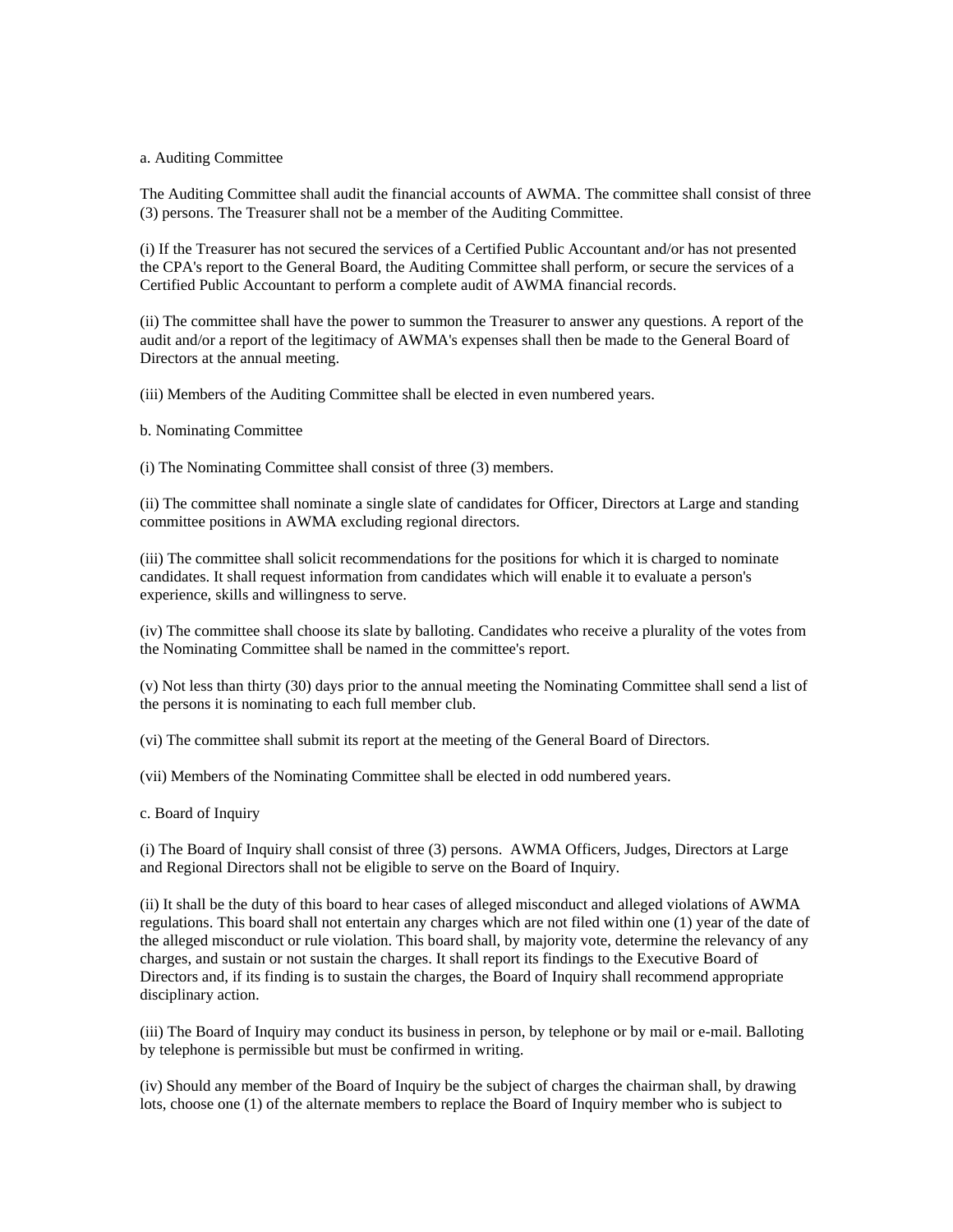charges. The appointed alternate shall also hear any other case which arises while he/she is seated as a member of the Board of Inquiry.

(v) No member of the Board of Inquiry shall hear charges against any person who is a member of the same local club. The chairman shall, by drawing lots, select an alternate member to hear the case. Any full member so replaced shall hear any other case(s) which arises while his club member's case is pending.

(vi) Any member of the Board of Inquiry may request to be excused from hearing a specific case. No reason need be given. The member shall make his/her request to the chairman, in writing, who shall, by drawing lots, choose one of the alternate members to hear the case.

(vii) If charges are sustained against any member of the Board of Inquiry, the recommendation for discipline shall include this member's removal from the Board of Inquiry for the duration of his/her term.

(viii) Three full members of the Board of Inquiry shall be elected in even numbered years. Alternates for appointment to the Board of Inquiry shall be elected by the General Board from among full members in AWMA, and the names forwarded to the Chair of the Board of Inquiry, in those cases where an alternate is required.

(ix) In the event the chairman of the committee can not act in that capacity for any reason, the chairman shall be that person who received the next highest number of votes from the General Board.

## d. Judges Committee

(i) The Judges Committee shall consist of the AWMA President, the Director of Judges, one additional AWMA IPO judge and two (2) members at large. The chairman of the committee shall be the Director of Judges.

(ii) The judges shall be elected in even numbered years and the members at large shall be elected in odd numbered years.

(iii) The committee shall be responsible for the judges at all AWMA trials. It shall be the keeper of the trial rules and regulations. It shall be responsible for the conduct of AWMA judges. It shall recommend that a judges license be granted to persons who have successfully completed the apprentice judge program. It may recommend that a judges license be revoked for conduct prejudicial to the interest of AWMA. A decision to accept or reject the recommendation shall be made by the Board of Directors. Any judge whose license has been recommended for revocation shall be permitted to speak at the board meeting at which the recommendation is heard.

(iv) The committee shall design and implement a program to select and train apprentice judges, to see to the ongoing education of licensed judges and oversee the conduct of all apprentice judges and judges.

### e. The World Championship Committee

It is the duty of this committee to recommend rules for the selection of a team to represent AWMA at the World IPO III Championship for Belgian Shepherd Dogs and at the FCI/IPO World Championship. The committee will also recommend sites and judges for qualification trials to the Board of Directors. The committee selects a person to act as team captain. The Committee consists of four (4) members and the President of AWMA. The committee will be elected every even year by the General Board of Directors.

#### f. The National Events Committee

It is the duty of this committee to oversee national championship events as determined by the Board. It shall establish rules and procedures for use by the host clubs which conduct such events. The committee